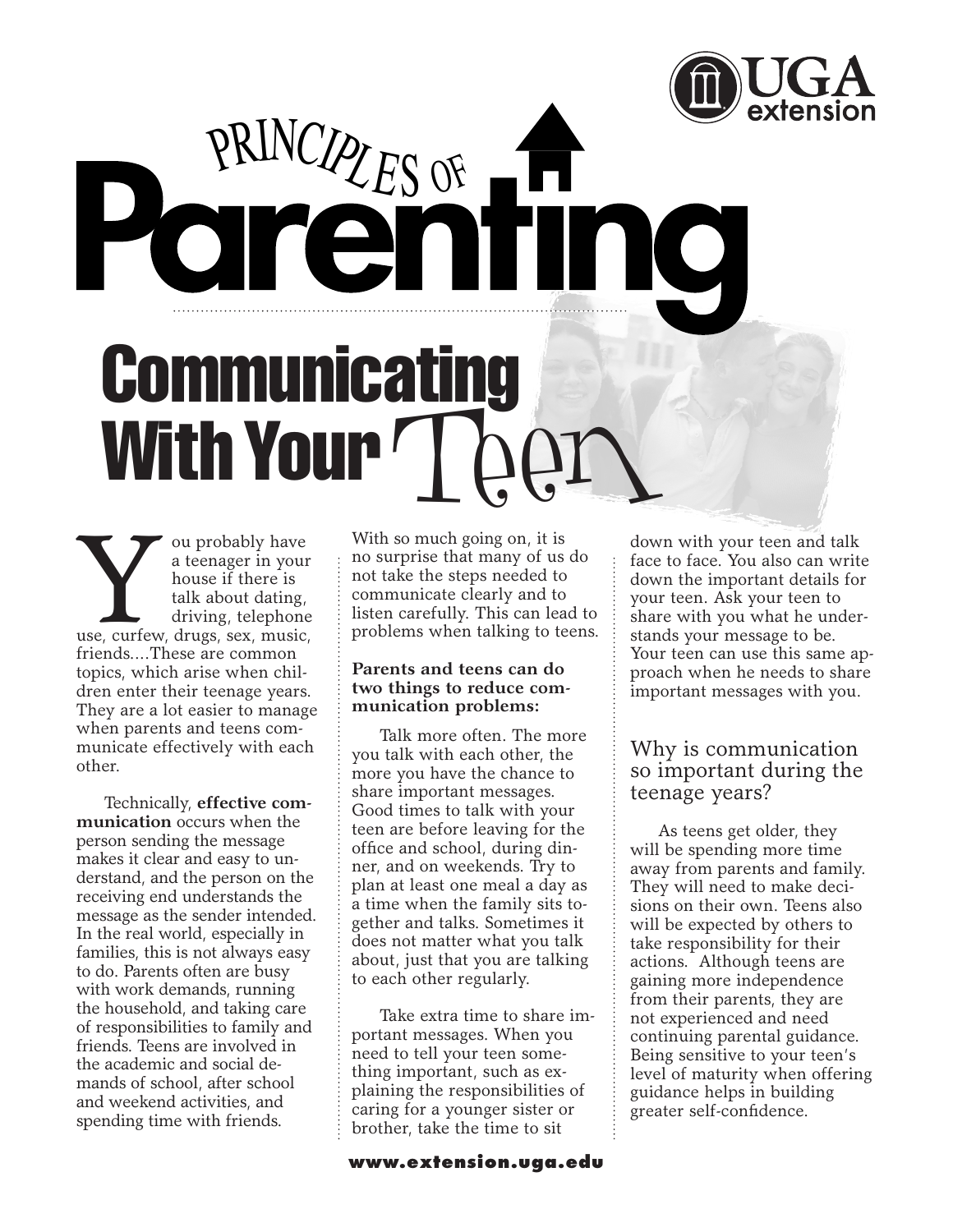# **You are helping your teen understand that family rules change as he gets older.**

When Jack turned 16 and received his driver's license, he wanted to use the family car for weekend activities. He and his mother discussed rules for using the car and how car privileges would depend upon Jack's showing responsibility. His mom told him he needed to fill the car with gas before bringing it home, and he needed to have it home at the time he had promised. Setting up these rules in advance helped Jack know what was expected of him when he used the car. Knowing the rules also would help Jack to accept the consequences if he fell short of obeying the rules.

# **You are helping your teen to figure out the kind of person she is becoming as she prepares for adult responsibilities.**

Mary and her parents watched a television show about teens and sex. After watching the show, Mary and her parents discussed their views about teen sexuality and responsibility. Mary needed to know her parents' views about teen sexual behavior and to feel comfortable expressing her own views. Should she be faced with a difficult decision about her own sexual behavior, Mary would be more likely to make a good decision. She also is more likely to talk with her parents if there is an open line of communication.

### **You are helping your teen have better self-esteem.**

Tim compares himself often to other kids at school. He frequently feels like a failure, since he does not do as well on tests as others and is second string on the basketball team. Tim's father has listened to Tim complain about not being as good as other kids and has expressed understanding of Tim's feelings. This usually helps Tim feel better. Tim's father also has been taking more time with Tim to do activities they both enjoy. Tim's father makes a special effort to make comments about things that Tim does well. Tim's father is helping Tim appreciate his own strengths and abilities.

# **You are offering your teen good role modeling in solving problems with other people.**

Erin and her mother were out shopping one day when a salesperson was rude to them as they tried to return some clothes. Erin's mother calmly told the salesperson that she expected to be permitted to return the items and asked if a manager were present who could assist with the return. The salesperson responded in a more helpful fashion. Erin later asked her mother why she did not get angry at the salesperson. Her mother replied: "I was angry, but I have learned that I get better results when I stay calm and think about the best way to get the response I want to get from a person." Erin had the opportunity to both observe and discuss a good way to handle problems with other people.

# **You are helping your teen make important life decisions.**

Henry is trying to decide on a college. He wants to pick the best one, but he is not sure how to do this. His parents talk with him about his future goals, about the colleges that have programs that interest Henry, and about colleges that the family can afford. They suggest that Henry call some of the colleges and arrange to visit the ones that are on the top of his list. They talk with Henry about other steps he can take to narrow his choices. His parents help Henry to figure out how to make good decisions, and they permit him to take the steps needed to make a good choice.

> A lot of good parent-teen communication involves listening.

The most important thing parents can do to improve communication with their teens is to listen to them. Listening to their teens helps parents to have more influence in their teens' lives. Teens need to feel that they matter and that they can depend on their parents to support and protect them. By listening to teens, parents get across messages of caring and safety.

Listening helps parents stay in touch with their teens' experiences and feelings even though their teens are spending a lot of time away from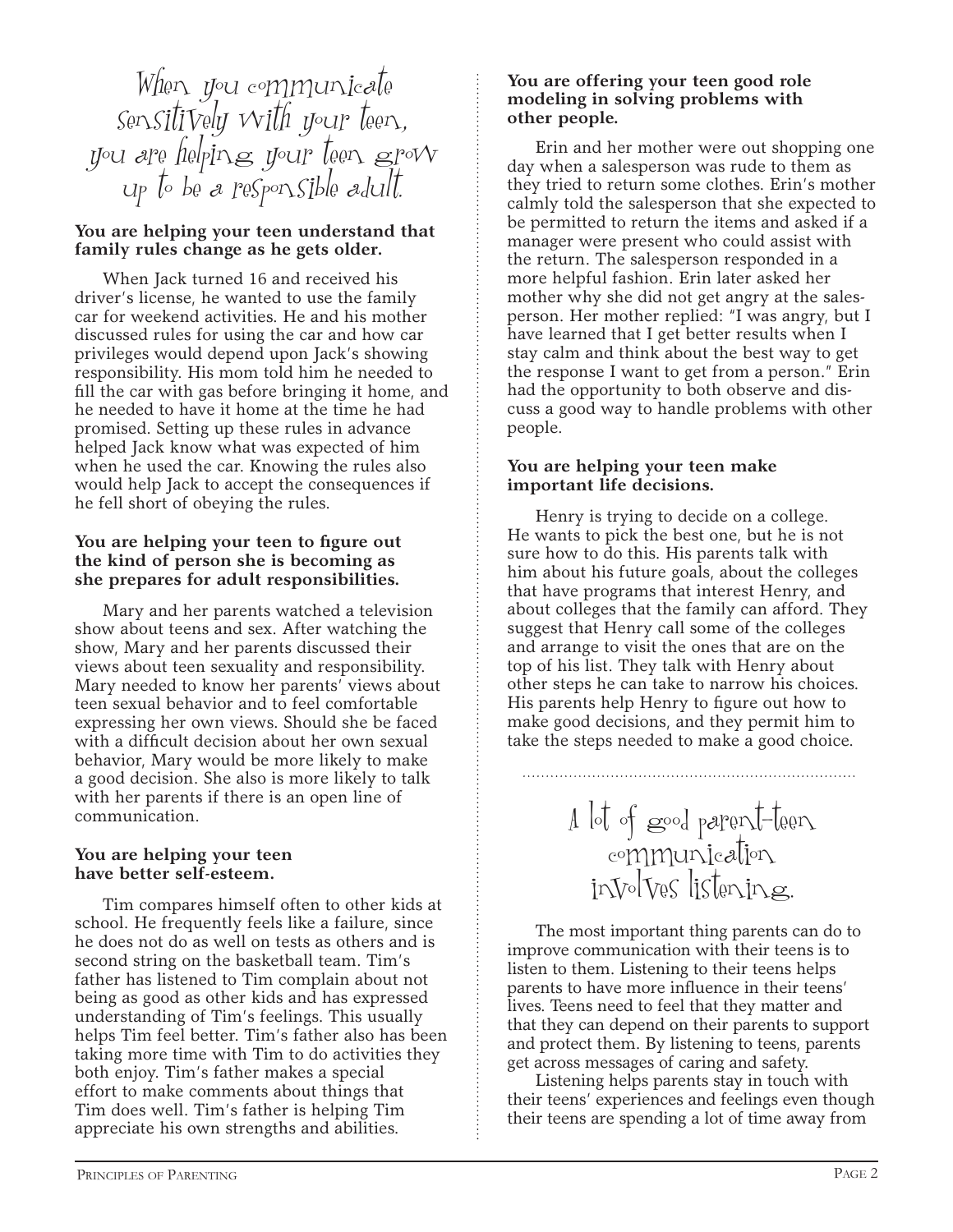them. Ultimately, listening begets listening. Most parents would like their teens to listen to them more. By parents listening to their teens, teens are more likely to listen, on their own, to their parents. The next time you sit down with your teen, ask her to tell you about something and quietly hear what she has to say.

Don't be afraid to talk about the tough topics.

Involvement in problem behaviors such as sex and drug use can be part of experimentation during the teen years. Even nice kids experiment. Often the first reaction is to shy away from these topics or to give responses that say to your child, "This is something we don't talk about." The problem with avoiding these tough topics is that parents risk not knowing when their children may be getting into trouble. A parent may not realize that a teen's experimenting has gone too far and he has gotten in over his head.

Take teens and sex, for example. Teens are going to have questions about sex, and they are going to have sexual feelings and thoughts. When teens have questions about their thoughts or feelings, parents who give them support and understanding are more likely to have teens who do not act impulsively when faced with a decision about sex. These teens are more informed about what they are feeling and thinking and about the consequences of acting on their thoughts and feelings. When teens understand what may happen if they engage in sexual activity and that their parents are not afraid to talk with them and to help them find answers about sex, these teens are better protected from the pressures of others to engage in sexual behavior.



# **You can do several things to make dealing with tough topics easier:**

- Check in with your children regularly, know where your children are, and check out concerns you have about your children's behavior. This will make it more likely that you will learn about trouble in the early stages and will have a better chance of helping your teen before things get out of hand.
- Encourage your child to invite friends to your house for the afternoon or for dinner. You can learn a lot about your teen's life by making your home a comfortable place for friends.
- Talk with others who parent their own children in a way you respect.

# What to do about disagreements that won't go away*.*

Sometimes it's the day-to-day disagreements between parents and teens that can leave parents feeling powerless and wishing they knew what to do. Parents and teens often find themselves bickering about household responsibilities, curfews, friends, and activities. A lot of this bickering occurs because teens and parents view these day-to-day problems in very different ways. Take for example a teen's responsibility of caring for his room. For many teens, the neatness of their bedrooms is not a main concern. Friends and activities outside the home are often their central priorities. For many parents, their teens' lack of care for their bedrooms may make them feel like the teens do not respect the parents' values. The good news is many sloppy teens respect their parents and grow up to be responsible adults. But until they become responsible for their own homes, they may not feel that housecleaning is very important. What is a frustrated parent to do in the meantime?

Many parents of teens find themselves constantly pleading with their teens to clean their rooms, cleaning the teen's room themselves, or having to just accept a teen's messy room. Is there a way to talk with your teen that will make a difference?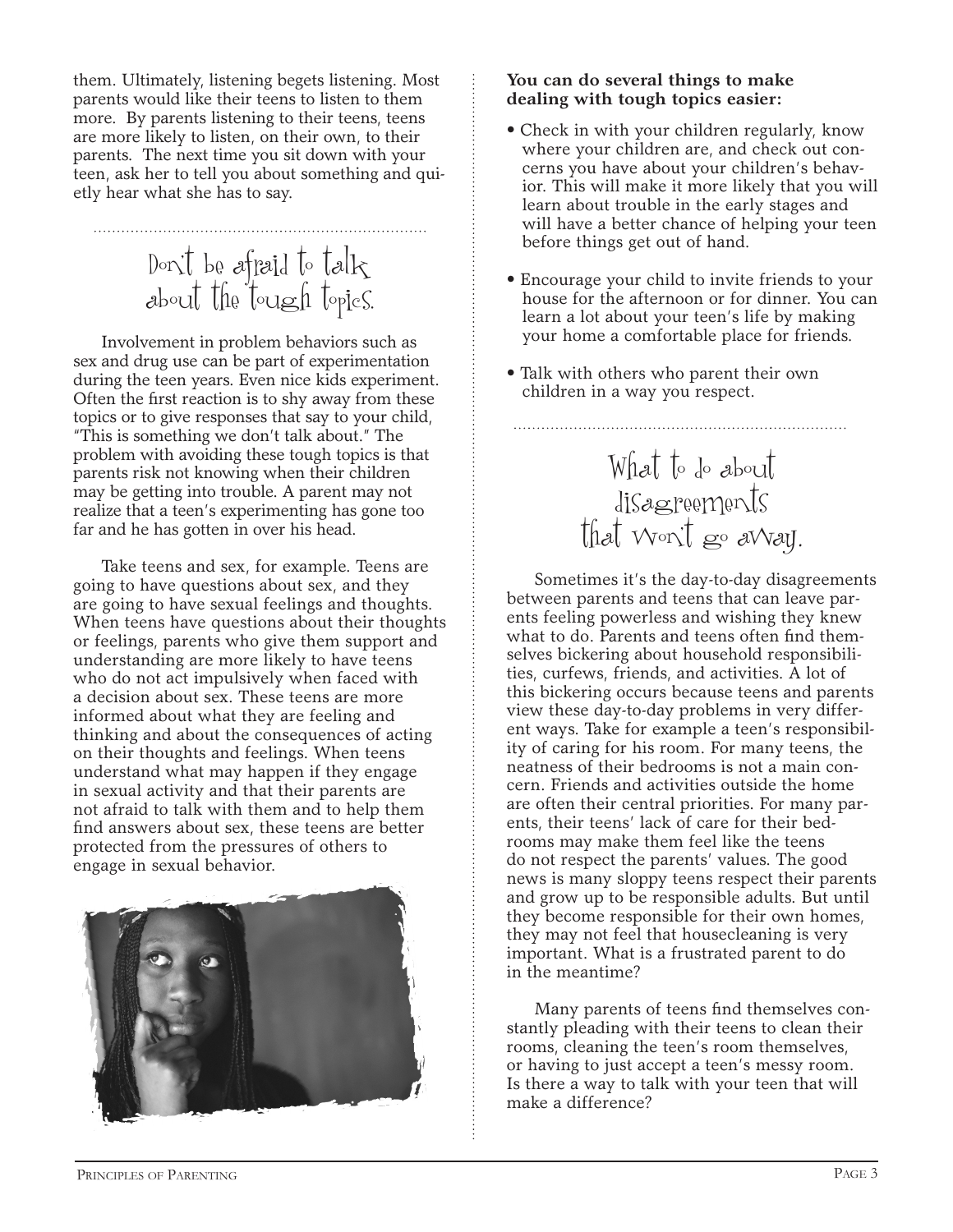eorge and his mother<br>his issue for several<br>months. George's mother is for have been battling over this issue for several months. George's mother is feeling frustrated because George's room is always a mess. George's view is that his room is his private space that he can maintain as he pleases. If he does not mind the mess, why should his mother? When George's mom yells at him for his lack of responsibility and grounds him for the weekend, nothing has been done to successfully solve the problem. George and his mother become more convinced that this problem is a "battle of the wills" rather than something that can be solved together. What is another way of handling this?

 Mom and George will make more progress if they are willing to have some give and take about George's room, since teens do need space that is their own. Mom and George could discuss the main things that need to be cleaned or organized in George's room, such as no food in the room, or dirty clothes that are to be put in a hamper or basket. George and his mother can discuss the types of rewards that will be gained or lost depending upon his keeping his part of the bargain. Reaching an agreement that both mom and George like may take a little time. Putting their agreement in writing is a good way to increase the likelihood of George's cooperation. George's mother also must follow through by giving or taking away privileges according to the agreement. For George to hold up his end of the agreement, his mother must hold up hers.

# What to do when talking<br>is going nowhere.

Talking is not always easy between a parent and a teen. Sometimes no matter how hard you try to communicate with your teen, it seems nothing is getting through or your teen is hearing the wrong message. When this happens, it is necessary to reconsider "HOW" you are communicating with your teen. Another publication in this series that offers helpful information about how to communicate effectively in families is Extension publication HE-0686, "Communication: Building a Strong Bridge Between You and Your Children."

# Communication Closers and Openers

# **Things that close the door to good communication with your teen include:**

- talking down to your teen
- being judgmental and critical of your teen
- refusing to listen to your teen's point of view

# **You can open the door to good communication with your teen if you:**

- Make it clear that you are ready and willing to listen to your teen. "I really care about what you think." "Your ideas are important to me." "Tell me how you see it."
- Let your teen know you are working to understand his perspective. "What I am understanding you to say is....." "So what is really important to you is...." After saying what you heard your teen say, ask if you got it right—"Is that right?"
- Express you willingness to work together with your teen to arrive at a decision. "Let's each offer some ideas for how to deal with this." "How would you do it?" "What do you think should happen?"
- Take time to connect with your child every day—a meal together, a few minutes each evening before going to bed, longer periods of time together on the weekend...
- Find activities that you enjoy doing together. Sometimes teens find it difficult to share what is on their minds during face-to-face conversation. Doing an activity together, such as playing games on the computer, preparing a meal together, working on a hobby, or traveling around town can make conversation flow more easily. Teens will say more when they feel relaxed.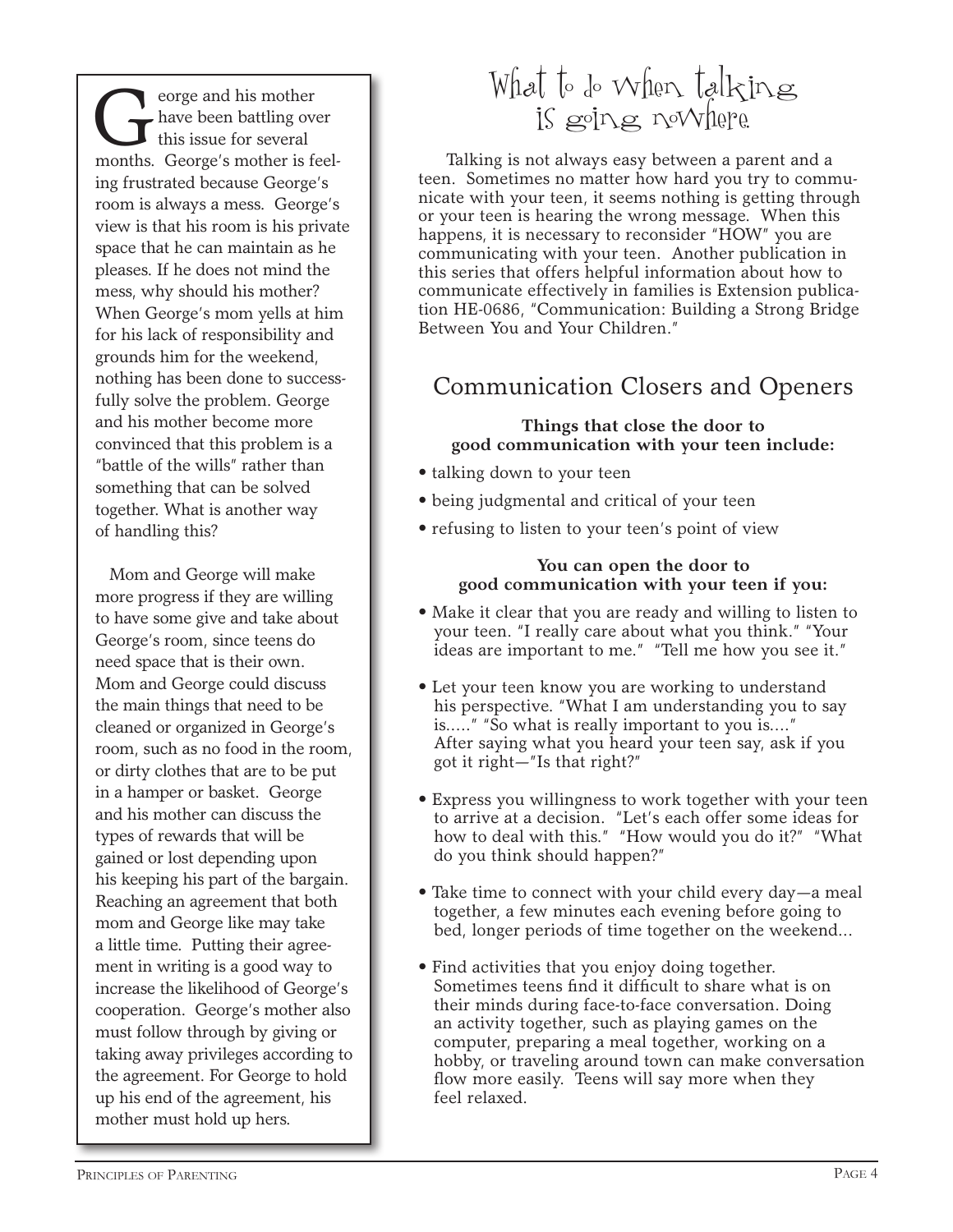- Permit your teen some privacy. Teens need time to themselves and the right not to share everything with their parents. They will be more willing to share the important things with you if they feel respected by you. Permitting independence from you is a great way to show a teen respect.
- Allow your teen to have opinions that differ from yours. The freedom for teens to have their own ideas and views helps teens to be come emotionally mature as they move toward adulthood and need to think on their own.

# Communicating with  $\text{cl-}a\text{SS}$  makes talking easier.

| What to do<br>Why it matters |                                                                                                                                                                                                                                                                                                                                                              |                                                                                                                                                                                                                                                                                                                                                                                              |  |  |
|------------------------------|--------------------------------------------------------------------------------------------------------------------------------------------------------------------------------------------------------------------------------------------------------------------------------------------------------------------------------------------------------------|----------------------------------------------------------------------------------------------------------------------------------------------------------------------------------------------------------------------------------------------------------------------------------------------------------------------------------------------------------------------------------------------|--|--|
| <b>Be Clear and Calm</b>     | If your teen breaks rules,<br>be calm in dealing with him.<br>It's okay to take a break and<br>relax before you talk with<br>your child. Once you feel<br>calm, sit down with your<br>child and let him know<br>why you are disappointed<br>in his actions, the conse-<br>quences for his actions,<br>and the actions you want<br>him to take in the future. | Your teen needs for you to<br>have rules for his behavior,<br>but he needs to understand<br>the rules and the rules<br>should be appropriate for<br>his age. When you remain<br>calm, you help your teen to<br>be calm, and you get your<br>message across the way<br>you intend.                                                                                                            |  |  |
| Listen                       | To hear what your teen is<br>saying and make sure you<br>understand her point of<br>view, find a quiet place away<br>from a noisy television and<br>other people. Give her your<br>full attention by looking at<br>her while she talks and<br>nodding your head. Share<br>with her what you heard<br>her say and ask her if you<br>got it right.             | Teens want to feel that they<br>matter. Listening to her is a<br>powerful way to let your teen<br>know that she is important<br>to you. Teens will seek out<br>people who listen to them.<br>You want to be one of those<br>people.                                                                                                                                                          |  |  |
| Accept                       | Tell your teen you love her<br>often. Let your teen know<br>what you think is special<br>and wonderful about her<br>every week. When your<br>teen disappoints you, tell<br>your teen that you are<br>disappointed in her<br>behavior, not her.                                                                                                               | Your teen is a unique person,<br>separate from you. She needs<br>to feel that you accept her<br>for who she is, even when<br>she does things you do not<br>like. Teens learn best from<br>their mistakes if they have<br>caring people in their lives<br>who think they are special,<br>no matter what. Feeling<br>special and understood is<br>what helps a teen have<br>better self worth. |  |  |

PRINCIPLES OF PARENTING PAGE 5